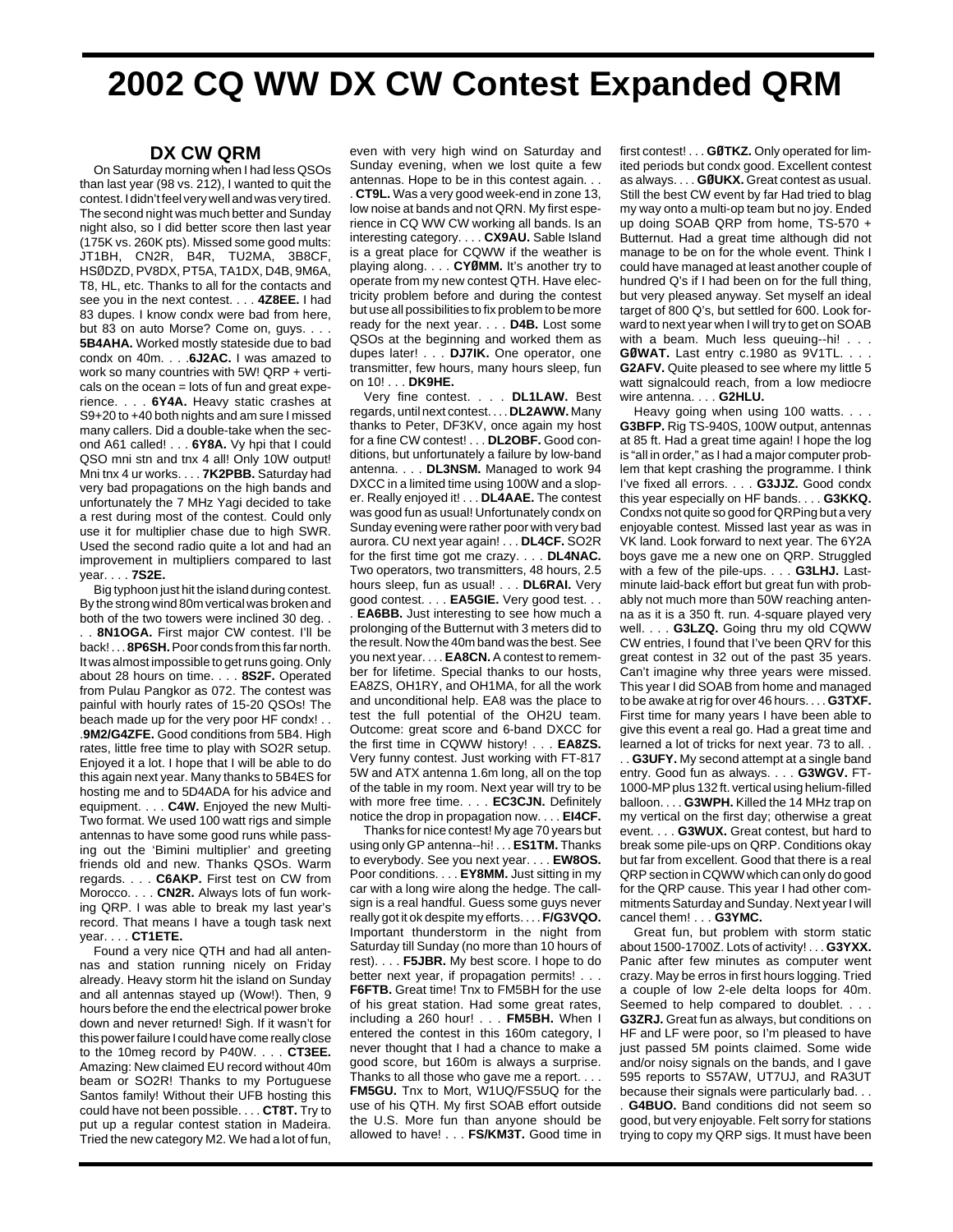hard work at times. . . . **G4DDX.** Thanks for the nice contest; good condidtions. . . . **G4EMT.** Enjoyed very much. . . . **G4SLE.** My new K2 works like a treat! . . . **GI4KSH.** Another enjoyable contest. . . . **GI4SNC.** Thanks to everyone for all the points. I had a great time in spite of being too tired to read CW on the Sunday! . . . **GMØF.** Condx better than expected. . . . **GM3JKS.** FT-1000MP with a Challenger 2 linear into a Cushcraft 2-ele Yagi at 70 feet. Still got stuffed by a high K-index on the Saturday. 40m is a very difficul, noisy band, with everybody stacked up real close. A test of filters and personal enduranc, not for the faint hearted. Still it was enjoyable even tho' my CW skills

turned out a wee bit rusty and I had a great deal of trouble with Writelog keying. Maybe I will have to read the book—damn! Thanks to CQWW for organising the contest, and all those who will adjudicate the world-series ham radio contests. See you next year. . . . **GM4FDM.** Thanks for running the contest. . . . **GM4HQF.**

Enjoyed the contest. I must have missed any openings on 20 meters. Better results on 160 than previously. . . . **GM4SID.** Great fun. Only a small entry from me, as I was just playing around. Wanted to work a few new countries on CW. Thanks for the contest. . . . **GUØSUP.** Next year better antenna(s); difficult with a dipole; EU stns swamp 3-pointer callers. . . . **GU4EON.** With 70W I thought an entry into 160 LP SO would be fun. I had lost my main radio a week before and had to borrow a set! But great fun. Highlight this year was being first UK station to work HC8N on 160m out of only two UK stations to make it. Another great test. . . . **GU4YOX.** Did this to try out recently made Elecraft K2. Most impressed! Search and pounce very slow but only way! Never instigated a pile-up. Just made 100 DXCC. not bad for 5 watts! . . . **GW3JXN.** My first QRP entry in CQWW. Rig was an Elecraft K2 running 5 watts to an inverted V doublet. . . . **GW4ALG.** Murphy struck 2 hours into the contest as usual. Had to run QRP on 80/40. Did not expect to do as well with a vertical/dipoles +100w. . . . **GW4MVA.** Used my mid-price-range rig as it had an auto ATU and got hammered from all sides. Next time I will use the best radio I have. My first entry in the low power section and had a great weekend. . . . **GW8K.** Just a casual effort, but good fun all the same. Good to see the bands in reasonable shape again aftera few poor months in the summer. . . . **GX6YB.**

Operated from my hotel room in Geneva with a Yaesu FT-817 and a window-mounted whip antenna. Worked everyone I heard. Most thrilling contact: XW1IC, who was working split. Worked him on my very first call through a pileup. Great fun! Too bad I did not have more time. Glad I decided to participate. Keep up the great work. . . . **HB9/VA3SB.** Conditions not as good as the year b4 on 10m. Enjoyed the good signals anyway. . . . **HB9AFH.** The N1MM logger is just great! . . . **HB9CPS.** It was a great fun to operate this contest as a multi/single entry. We will be on next year again with better antennas for sure! . . . **HB9CRV.** I have been QRV only half contest due to a strong headache. But anyway I have enjoy this contest like every year. Next year if I am in good shape I would like to be QRV the maximum hours I can; that is the real challenge. . . . **HB9DCM.** Good contest! . . . **HLØC.** I had only afternoon and evening time in this weekend, but contest was enjoyable.

Due to time limit, most of QSOs made by search and pounce. 15/10m was not better than last year, but 20m/40m was usable. 20m opened great for EU and west coast of AF thru long path. Even so my poor instruments could not post my signal there. I missed D4B, ZD8Z, EA8ZS, C53, and so on because EU wall was unbreakable. I hope try LF (80/160m) activity and more better conditions in 2003. . . . **HL1VAU.** This is my first WW CW contest. It was very exciting. I want to get more points next year. . . . **HL2FDW.** Propagation conditions good. Wonderful contest. . . . **HSØZDZ.** Mains power to shack faulty. Had to run on generator (re-top diesel each 4h). Generator problems and having to leave the shack early limited my operation to 19h. . . . **HZ1AB.** A true multi-single, since we had no multiplier radio. . . . **IKØHBN.** My annual contest. Happy to pass 100k points! . . . **IK2RLS.** Have to improve my CW skill. After so long I tried again, lot of difficulties, sorry. . . . **IK8UND.**

Only a limited time but great fun. Sorry for low speed and bad ears, but hour by hour I improved. . . . **IO2A.** Many thanks to Joe, IT9BLB, and co. who offered his hilltop QTH after the announced IH9 operation had to be cancelled because all ferries to the island were cancelled due to bad weather conditions. I installed the antenna and the station on the Friday night, when the contest started, so I lost some time and energy. I started the contest as IT/IH9P, but on Saturday afternoon I found that TR-log and CT don't assign this callsign as Sicily. After several minutes of hard thought I decided to start again with my call IT9/OL5Y. I lost one third of the contest, but I think I made the right decision and had a lot of fun! . . . **IT9/OL5Y.** Good traffic and good propagation.

. . . **IT9AJP.** We did it, and that is our success. Far away from last year IU2M record, but enough fun for those who were there. Conditions were better on Sunday, 20 meters was bad on Saturday, and we found 40m was the best band. CU next year. . . . **IU2M.** First contest, vertical key. . . . **IZ8FAV.** QTH was the island of Kalymnos, one of the Dodecanese islands. Operator was SMØCMH, Goran. Rig used was FT-1000MP, 3-el beam and GP. . . . **J45KLN.** Sunspot down last year? Same grow up QSOs. Thank you! . . . **JA1BUI.**

Good conditon. . . . **JA1CP.** I fully enjoyed this contest. . . . **JA1HHU.** I'm very honor to entry your CQWW contest for long times since I'd been amateur radio operator in 1952 and we had not any technologies yet on it. We needed all hand works about log, dupricate check sheet by own made.Wishes your happy futures with amateurs. . . . **JA7SSB.** RWU has expanded into multi op and we certainly enjoyed it in spite of a new crew without practice. First time ever a full-time effort as multi-op. First time ever multi-op in WW. Third time ever multi-op including two part-time domestic contests. . . .

**JA8RWU.** I QRV on 160m single band. A week ago of this contest, the condition was very good. At that time, I could QSO with many central USA stations by my fishing rod inverted L antenna and only 100W. So I was looking forward to this contest. But the condition was very poor. I heard very famous USA stations N6RO, AAØRS, N7DD, WØAH, K7RAT, etc., but all of them no answer. I attach the photo of my fishing rod antenna in my home balcony. . . . **JE1SPY.** Condx was very poor, unfortunately.

. . . **JE1TSD.** I want more power! (hi!). . . . **JE2HVC.** Thank you! . . . **JF2FIU.** This contest was good contest. Thank you. . . . **JF2VUF.** If 21 MHz band had been better propagation I operated for a longer time. I wish 21 MHz band was better propagation because my ant is V-DP and I was running only 50 watts. . **JF3IYW.** Many thanks for the QSOs! All QSOs were made by using hand-made wire antennas. I enjoyed a lot in all band operation. . . . **JF3KQA/1.** Thanks for all, see you again next year. . . . **JG5DHX.** The result of this year is almost same as last year's. I regret to know that there is no improvement. . . . **JH2NWP.** Great contest. . . . **JH4UYB.** I enjoyed the contest with QRP. . . . **JI1AQY.** Very tough contest, but I enjoyed it very much, because this is my first time to join the CQWW CW. . . . **JJ1BDX/3.** I enjoyed very much. See you all next year. The maximum output power in the contest was 5 watts. . . . **JR1NKN.** It was the first time to attend CQWW DX contest CW. It is very hard to copy callsign, but it was fun to attend. . . . **JR1WYV/7.** Thank you for another enjoyable contest. . . . . **JR1XKU.** Good contest. . . . **JR3NZC.**

This is second operation from JT. First operation was in 1992 with callsign JT1/UV3HD. . . . **JT1FHD.** We celebrate the 840th birthday of our great Chinggis Khaan. . . . **JV5C.** I enjoyed the contest and QSOs. Thanks to all for contacts! 73! . . . . **KHØ/JK2VOC.** Limited time to contest but worked a few new DXCC countries.

. . . **KH6/K1ER.** The sunspots may be on their way out, but there were still enough left to let me set the Oceania 20 meter QRP record at KH6SQ's QTH! . . . **KH6/W8QZA.** Wipe out of serious single band 15, dropped out early (checklog). Didn't bother much fixing busted calls during the contest. . . . **KL7RA.** This was our second year from this beautiful location. Our trip to the Aricibo Observatory, tour guide WP3R, topped off our week. Conditions great for the contest. . . .**KP4US.** Used an FT-817 sending 2.5 watts. . . . **LA4TKA.** Sorry no PC, no electronic log! If not sufficient, please let me know and I'll stop participation in the CQWW DX contests, and I'll be very sorry! (age 84-1/2).

. . . **LA8CE.** Interesting operate as M2. As always we had thunderstorm and loss of electricity. . . . **LT1F.** Sunday 1830 UTC, when condx with NA are very good, we are suffered a 3 hours break light—bad luck! . . . **LW7DX.** Just wanted to say goodbye to 10 meters. Thanks to W7XB, who called me and gave zone 3! I was surprised by S07PM call. KT34 XA at 17 meters can't make miracles anyway. . . . **LY2OX.** Good contest . See you next year. 73! . . . **LZ2SX.**

Great fun as usual. Conditions good for once! Thanks again to all. . . . **MØO.** Just a few hours of fun! . . . **M2W.** Great contest. I really enjoyed it! . . . **M5FUN.** Thunderstorms scuppered my portable operation throughout most of Saturday. My wire ants seemed to do well- when the sparks weren't flying from above! . .

. **M8C.** Fine conditions and a fun contest. Thanks. . . . **MMØBQI.** Unfortunately not licensed for 10 metres! . . . **MM3BRR.** Nice run on 15 meters. Pity HF closed at sunset. . . . **MUØFAL.** Had to abort the contest on Sunday due to EMC problems. . . . **MU5X.** Pile-ups get tougher every year. Calling stations can all zero beat to the cycle and when told to go up "1" they all go up precisely "1." Additionally the spotting nets send many stations as soon as you go on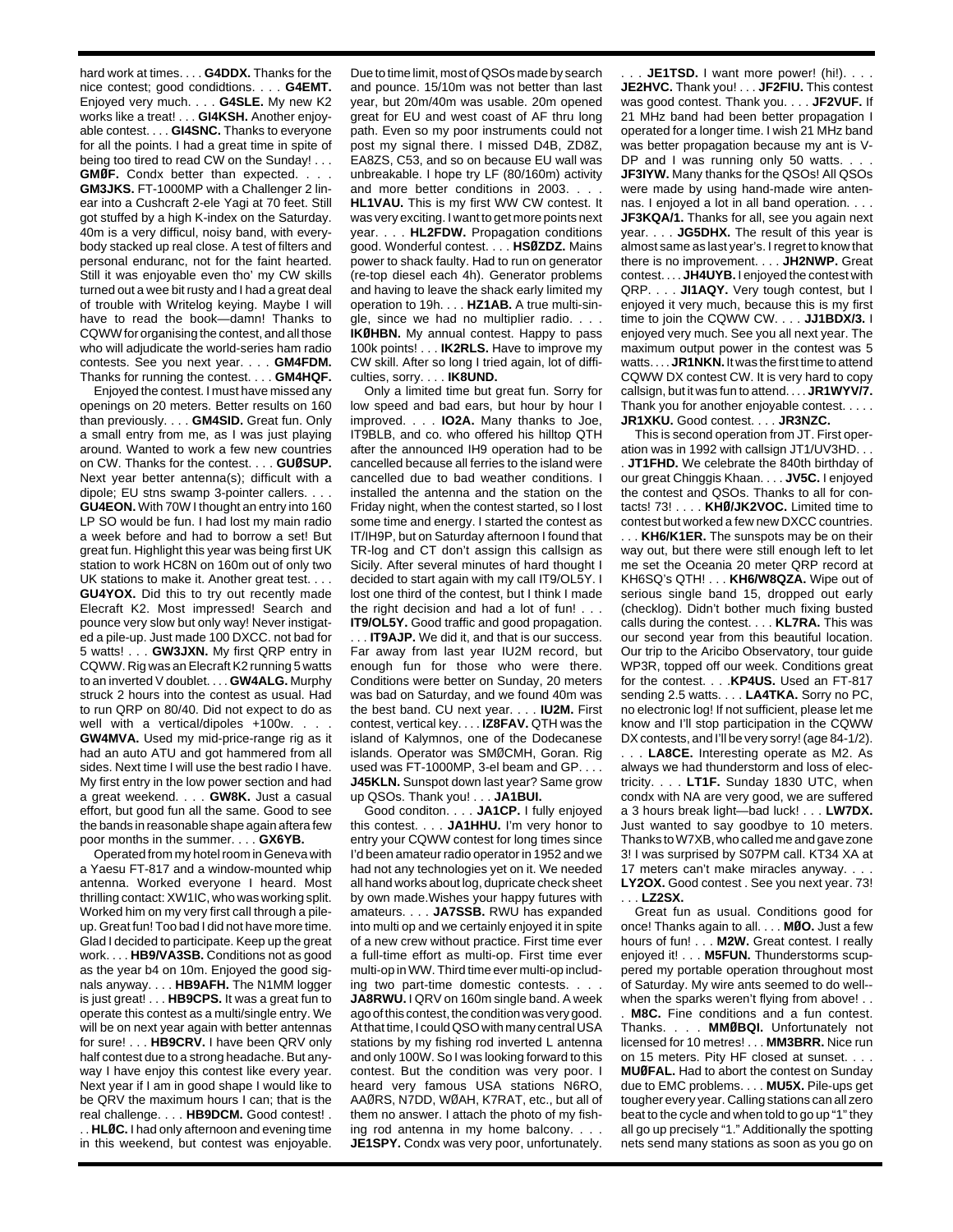the air. . . . **OA4SS.** Condx were bad on Saturday. Only few US on 10m and poor on 160m the whole contest no US stations were heard. . . . **OE2BZL.** Nice to see 10m still open. . . . **OE2S.** Tnx for another fb contest. Lots of DX, but missed the big runs of W and JA stations the second day. CU next year! . . **OE3GSA.** My lectures did not allow for a full time effort in the all band category this year, so first time as single band 15m. . . . **OE5CWL.** A fantastic weekend; great condx and despite QRL and elections in Austria a nice score at the end. Good selection of mults available but missed a few. . . . **OE5OHO.** Conditions were worse than expected, but I did about my best sitting on the hilltop but under aurora. CU in 2003! . . . **OHØV.**Trying to collect new CW countries and having fun again. . . . **OH1EB.** Only one JA and none from NA!! Aurora disturbeb badly! . . . **OH2BO.** Tx, a nice contest. . . . **OH3WS.** The conditions were really lousy on 20m at the beginning of the contest. There were no pile-ups at all during the first night and it took 8.5h before the first US station (N7WA) came to my CQ. Due to poor conditions I did not push myself for maximum performance but just enjoyed the contest and pile-ups when the conditions improved a bit. I just wish that there will be better luck with conditions next year! Thanks everyone who worked OH4A! . . . . **OH4A.**

I had improved my station a bit but I was not ready for SO2R big time. I still missed an amplifier for the second radio. The automatic antenna switching was not tested yet. Some of my antennas were not working, etc. Anyway, I made a desicion to work mostly for fun but also to test a few things and get a better feel of the new rig. If I could get a decent multiplier count I could be satisfied. I also decided that I would sleep well this time just as I also did in the SSB. I took many short breaks during the weekend because the propagation was sometimes very poor. i may have missed a couple of openings but I really don't care much. I had my fun anyway. Working DXCC from 40 to 10m really feels great. The contest started with the higher bands completely dead so I just S&P the first hour on 40m and net 84 Q's and 66 multipliers. The next hours are plain torture on 80m and 160m, so at 0349Z I decide to take a nap and wait for the better propagation. I wake up after 07Z and work a few mults on 80m and soon the band is dead. No openings to NA/CA. On 40m I grab many nice mults and at 08Z I start to work a small pile-up. After half an hour I am hurrying to 20m only to realize that there is no opening into the west coat. I just S&P for an hour until 0938Z when I finally QSY to 15m. I try to S&P as quickly as I can because this is the first time on 15m and there is a lot of multipliers available. I also notice that JA's are very weak so S&P is more productive than running. I have no hurry to10m because there is no propagation to JA. After 11Z I start on 10m knowing that it is too late for the Far East. I just S&P until 1333Z when I try to run. My pile-up is drained-off after 30 minutes when 10m goes down. During the next hour I take a shower and eat something and work a handful of QSOs. After 15Z I go to 40m to look for the Far East. I log nice mults, AH2R, 9M2TO, and VR2KW. Then I make a brief visit on 80m and log JT1CO. 1607Z I QSY to 15m where I still have less than 100 Q's. Things do not look good on 80m, which is the worst I have ever heard. I can just barely copy

a couple of stations from USA and the Caribbean but no QSO in the log. I QSY to 40m which only yields a couple of mults like D44TD and T48K. 20m is not much better than on Saturday and I keep on S&Ping for an hour. At 08Z I start to run and I mostly work 1-pointers from EU. At 0938 I have to QSY to more productive 10m where I S&P many good mults fromthe Far East, Pacific, and Africa. At 1127Z I QSY to 15m and start to run EU and the Far East until 1212Z when I stop for 25 minutes to S&P the Caribbean and other available mults. Then I go on with the pile-up until 1420Z working USA and a lot of EU. At 1432Z it is time to check the gray-line on 80m. As the result of this brief visit on 80m I log VQ9X, W6RJ, and ZL6QH as double mults. After that I jump inefficiently between 10, 15, 20, and 40m. The propagation is going down. I also make a short break. At 1636Z I start to run on 20m and the west coast is coming in now with good signals. At 1710Z I QSY to 15m and the fun goes on for almost an hour. Then the conditions deteriorate and I struggle on 20m.1856Z 15m sounds a bit better and I try to run. USA is now coming through. When I log SLØW, I think to myself what a slow contest! 1921Z I am surprised because 10m is opening. I work double mult 6J2MX just in the noise level. At 1930Z I start running because I can hear some nice signals from USA. I have not been too much on 10m and I was missing most of the big guns so soon I have a massive pile-up that is over at 2023Z when the band finally dies. Then I hurry to 15m and the same fun starts again and it lasts until 2204Z. The rest of the contest is jumping from one band to another trying to find the missing multipliers. At 2323Z I desperately looked for mults on 20m to break the DXCC there and I worked P40E, WP2Z, KP3Z, YV4GLD, HP3XUG, and then finally a double mult 3G1X as country number 101. The last 10 minutes of the contest I had a nice mini pile-up and I thought that we could now extend the contest just a couple of hours because the band was finally wide open. I tried very hard all of the evening to improve my score but I was still a bit shy of 3M. Overall it was a very nice weekend and there was a lot of nice DX available on the bands. Somehow CQWW CW seems always to have some magical appeal to me whatever propagation we might have. I have never heard such horrendous pile-ups in CQWW that I now heard. I was not pleased to hear some people working split. There will be some big reductions to scores as nil-QSOs. Rundown band by band: It was a pity that the propagation was so poor on 160 and 80m. 160mwas especially difficult. i tried to work SV1NA but he was copying USA but not me! When I tried to work A61AJ on 160m he never heard me but worked a lot of JA's. Those are just a few humiliating examples. On 80m the normal morning opening into USA and the Caribbean was near to nothing and therefore no QSOs resulted. I was surprised how many mults I could work on 40m so that band really exceeded my expectations and beat my 20m mult count in both zones and countries. I guess that I should have called CQ on 40m a lot more than I did. I am quite dissapointed about the poor performance on 20m. The propagation was very difficult there because we did not have our normal openings into USA and there is never enough JA's on 20m for a good run. Later on Sunday the band opened but it was already too late because I was working busy on 10 and 15m. It was also a big struggleto get a decent multiplier count on 20m. I still missed many zones that I usually work.15m was poor on Saturday but improved a lot on Sunday although the propagation into Japan was almost non-existent. 15m was the best band in QSO count and in mult count. With normal or good conditions I could have worked 400–500 extra QSOs. 10m was a very difficult band. Most of the time the propagation was not good enough for running people. Many times breaking DX pile-ups was tough. . . . **OH6NIO.**

Fairly good conditions during the weekend. BothJA and W directions were open, but it was very hard to get pile-up running. Thanks to everyone involved and CU next year. . . **OH6NJ.** First night was worst than ever. NA opened later on 15 and 20. . . . **OH8LAE.** My score should be much better but no aerials for 80 and 160 this time. Nevertheless, much fun in the contest. . . . **OK1BMW.** I operated from my house in the city. Main ant system destroyed by storm. Used just tribander andlongwires. Anyway good contest. See you next year! . . . **OK1FPG.** Beautiful contest, but sorry I must build new ant. . . . **OK1IF.** I heard much more stations than I could make with 5 watts out--hi. . . . **OK1IR.** Sorry, only few QSOs when I had time. However wonderful contest! . . . **OK1MGW.** Big antennas, problems with computer, and probably lousy operator!? About 1000 QSOs and 150 mults less than should be. . . . **OK1RF.** My first contest ever. See you next year! . . . **OK2HWP.** All homemade TRX,PWR 50 watts, ant vertical. . . . **OK2NA.** Very good contest and perfect operators as usually. See you next year friends! . . . **OK2SWD.** Thank you for very nice contest. . . . **OK2WH.** Very good contest as usually. See you next year friends! . . . **OK5SWL.** A lot of fun. . . . **OK8ANM.** Fb for my 76 yrs, ok? . . . **OL4M. A**ll bands open but those of the short-skip were the best. Thanks to all who have had the patience to pull out my weak signals. Best 73, hope to see you in 2003. . . . **OM1AW.** I wanted to make only 100 QSOs on the each band. . . . **OM1II.** Good condx on 15m. Long, long calling XE and CE, but not heard me. Missed zones 6 and 12. But very good ears KL7RA--tnx for the QSO and a new zone. . . . **OM2VL.**

CW is fun! . . . **ON4APU.** Nice activity, tnx to all. . . . **ON4BR.** This is my favourite contest of the year! Received my license two days before the 1995 edition and have been hooked ever since! First time to hit the 1,000,000 points mark. Quite happy with this result as I'm a modest city dweller. . . . **ON4CAS.**Our first CW effort in multi-single mode. Great fun and a lot less stress than the SSB leg. Thanks for the excellent hospitality of Luc, ON4IA, and his XYL! . .

. **ON4IA.** Nice test. . . . **ON4KVA.** Horrible conditions on 160. It was a real struggle to work just under 100 NA-stations (10% of total QSOs). In a good year I work one-third NA-stations, now 10%. Only East Coast and just a few big Midwest guns. No sunrise peak on either day. To the east it was even worse; never heard a single JA, never heard VK8HD, and it was a struggle making even 3000 km distance QSOs. I decided to do single band 160 because YI9OM promised they would be on 160 and I need that for a new band. They were never heard on 160. After all, maybe I should have done 10m singleband?? Thanks to all who called me or heard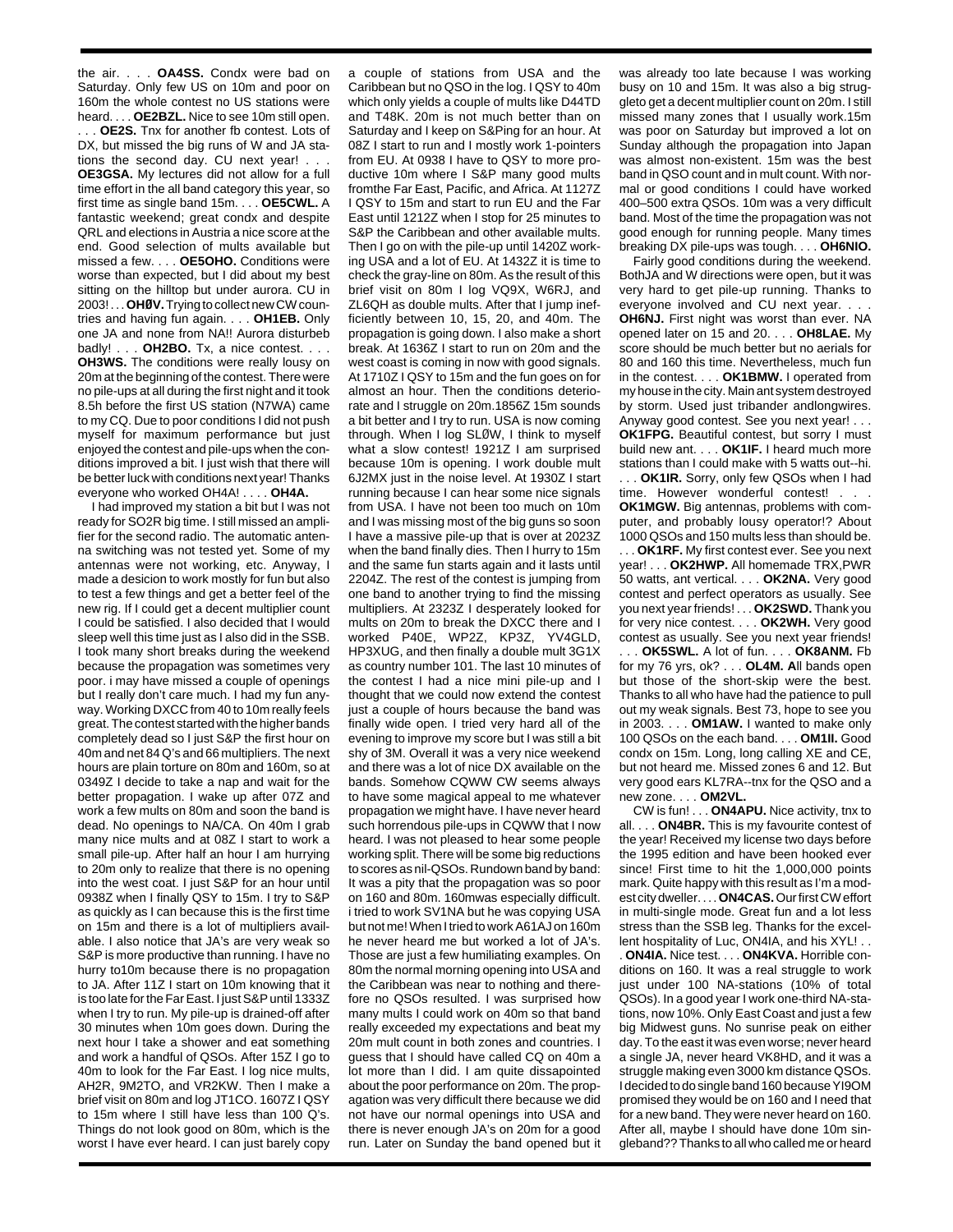me! . . . **ON4UN.** First participation with my Elecraft K2 QRP 5W. . . . **ON5PV.** Nice test. GL and 73 to the staff. . . . **ON6CW.** I work only the search and pounce method to find all my contest friends. TX TS-570D, ant g.p. My age is 67 and I hope come back again in 2003. Very pleasant annual world contest! . . . **ON6TJ.** Nice test CW. . . . **ON7CC.** Sunday 20:30 UTC band dead, but I think I might have a new record for ON in this category, hihi. . . . **ON7SS.** Fair propagation. Few JA's on Saturday, better on Sunday. Few SA's on both Saturday and Sunday. Good to North America both days. Missed zones 29, 31, 34, and 39. Nice contest but we are on the decline of the solar cycle. Tnx all. . . . **OT2A.**

S9+ line noise limited operating to 28 hours. Lotsa fun though! . . . **P3F.** Operating QRP was interesting. I didn't work any EU on 80m and many multipliers didn't hear me other bands, yet I still had a blast. . . . **P40A.** Thanks P43P for using his excellent station. . . . **P40E.**Started as SO1.5R (no amp on second radio), ended up as SO1R last half. Interesting to be #2 in Aruba and apparently #2 in world. Congrats to Jose, P40E, for superb effort. Still looking for first CQWW CW SOAB HP win and not getting any younger! . . . **P40Q.** Quite possible Aruba produced more points per capita and square mile than any other country this year! . . . **P40W.** Only limited time available. . . . **PAØRRS.** With PI4COM still out of action it was fun to operate this contest single operator in the "relax, do not worry" section. . . . **PA1AW.** Did beat my last year's score! . . . **PA3AAV.** Really can't believe it--DXCC took me years, and now in just one weekend! Just listen on the bands so may people having fun, myself included! Thanks for organizing this fb contest and will be there again next year aiming for 200 DXCC countries! . . . **PA3BFH.** Working a lot of stations and even running station with just 5 watts out is only possible during the CQWW contest. It was great to hear some of the big guns working through the big pile-ups and also hearing my QRP signals. Great show again! . . . **PA3ELD.** Very poor propagation on 20m. During late evening and the night there was nearly no propagation at all. A few new ones appeared at the moment, but it was nearly impossible to break the NA wall. . . . **PA3EWP.**

As a QRP enthusiast, I went for minimal power in this contest. The stronger the signal I receive, the less power can be used to respond. I am amazed how low you can go. In Europe I worked from 500mw down to 5 mw on 14 to 28 MHz. On 28 MHz I even made a QSO with zone 5 (with W4MYA) with only 100 mw. Thank you for this fine opportunity. . . . **PA3FSC.** I took part on 160 meters SOSB with 100 watts to a justbuilt loop for this band. . . . **PA3GVI.** Although, at the base, my 40 meter vertical is 1 meter below sea level, I managed to put out a relative good signal on the band. . . . **PA5WT.** I'm have not too much time but it was a plezant test. Next year I'm spent more time I'm hope. . . . **PA7RA.** Fine contest. Next year I will be agn QRV. . . . **PA9CW.** Not a good contest for us. We had many problems with the antennas this year (for the first time in six years!). Overall, we still had fun and learned a few more things. Good luck to all our competitors. . . . **PB6X.** Nice

contest and rather good condx on Saturday. Our score gets better every year. Will be back. . . . **PI4DEC.** Great test! . . . **PP2CW.** I am sending my log just for check (checklog). Hope to do (much) better next time. . . . **PY2LEC.** Good conditions, only a little operation. . . . **PY3MHZ.** Again the best contest! Thank you! . . . **PY4FQ.** Despite declining solar cycle 23, could observe good openings on the high bands throughout contest period. . . . **PY5BLG.**

It was perfect contest as always! Very strong aurora per the first day and is a little bit weaker in second. I think that I was the most northern participant of great event. My coordinates 69.3N 88.2E. It's Arctic region and it not easy to compete on equal with my southern competitors from my country, UA9. . . . **RAØBA.** Tnx nice contest! Three new countries on 40 meters, total 288. . . . **RAØFU.** A good contest!

. . . **RA9MA.** Big challenge due to electromagnetic storm. . . . **RK3BX.** It is a pity that aurora caused bad condx for NA. . . . **RN1NW.** Very bad propagation here. . . . **RSØF.** It's very fine category M2 for us; MS is too small, MM is too big. . . . **RU1A.** Thanks for a good contest! . . . **RV3LO.** Very tnx for the nice DX in my collection for DXCC! . . . **RV3YR.** First time contesting, hi-hi very impressive! . . . **RW1OX.** This contest was hard work. . . . **RZ3FQ.** Dear friends! I was very glad to see you agn in this contest! A lot of stations from USA! I hope to see you agn in '03! . . . **RZ6HX.** Nice contest! . . . **RZ9AE.** First time QRV with all antennas. .

. . **S58A.** The condx where not so gud as I wish.

. . . **SLØW.** My favorite contest, but very hard to get the QSOs rolling this year. . . . **SM4F.** It is not easy to work CQWW CW contest with 5 watt QRP station without any filter. You hear 2–5 stations in the same time and have to hear which station is answering you, but it goes [ok] if you are listening careful. I am working without computer program and with a straight pilot key on my knee. This is not the worst thing. More problematic is that many stations are working with too high [a] speed that many operators can't receive. I haveoperated CW for many years and I am not a beginner and I think I am not too old (66) but I had to listen many times to get the call and I am not quite sure if it is right. Many high-speeders are calling without getting any answers for a long time and I think it's depending on old or new operators can't read them. If they are working with a moderate speed they got more answers and points. I am not working for the best [score]. I do it because it's fun to get in contact with other stations with very small technical equipment. Hope to be in the next contest. . . . **SM6AHU.**

Quite good activity among EU and W hams and I reached my goal, 1000 QSOs! . . . **SM6BSK.** My first entry in the QRP category. Sometimes vy nice but sometimes rather frustrating. Tnx for a very nice test! . . . **SM6CRM.** I had tremendous electrical noise from some kind of transfomer locally right north of me. I couldn't get any signals passed from that direction. Sorry JA's for no QSOs this time! Conditions were as expected due to the lack of sunspots. Still as much as every year! . . . **SM6E.** Beat my record from 1998. Great! . . . **SM7BJW.** Operator is blind. . . . **SP2UT.** This year 15 meter band QRP was my choice and I didn't regret it. Thank you all who received my weak signal. QRP is it! . . . **SP5DDJ.** This was a nice contest. For first time I used logger program. I had some difficulties in the beginning but only for few hours. Ok. I am looking forward next year to improve my score and perhaps with

a new directional antenna. All the best to you/families. . . . **SV1BJW.** Not much time this contest, hope next year better. . . . **SV1DKR.** This was a very successful contest with lots of participants, filling up the SSB bands with "CQ test" in Morse code. Propagation on 10 was good, especially on Saturday, but the band closed early, followed by 15 and later by 20. At night only zones 11 and 13 could be heard on 14 MHz. 40 m was very crowded, a 500 Hz IF filter was too wide! I managed to work some nice DX on 80m, a total of 32 countries in 7 zones with my poor antenna (nvis dipole), including A6, SM, GW, GM, 4U1ITU, and LX, as well as the usual RA, UR, HA, YU, 5B, IG, etc. Thanks everybody for the fun! Now I shall wait for the QSL cards to arrive. . . . **SV1XV.**

Vertical monoband beam antennas works well! . . . **T88JA.** Many thanks to TA2IJ for his hospitality. . . . **TA2/Z31GX.** Nice contest. . . . **TI3/YN8TLS.** Thanks to TI5KD for the use of his station. . . . **TI5N.** Very good contest! Thanks to all! . . . **UAØBA.** Sorry, very short operation this year. . . . **UA3AGW.** Glad to take part in last contest! Have TVI not permit to work with LP (no say HP). . . . **UA6NZ.** The greatest contest! Even bad cndx can't hurt it! . . . **UA9AYA.** Poor conditions. . . . **UA9FM.** Rig QRP homemade 5 watts, antenna GP. . . . **UR5FCM.** Nice contest! . . . **US7IGF.** I worked this contest on the disc-cone E-H antenna. Disc: plate 50 x 40 cm, cone diameter 40 cm, high 35 cm. Antenna replaced 6m over the roof. . . . **UT4EK.** One hour before start of the contest my tribander with brand new ProSisTel rotor became fixed to the east and not rotary any more. So this year I had ZL so many as never in the past. I believe these should be lucky. hi-hi. . . . **UV5U.** Had some fun for a few hours and all S&P. Conditoins were not the best. . . . **VA7XX.** CW rules! . . . **VE1AOE.** Lot of fun. Why some operators transmit at 45 wpm? . . . **VE2SB.** Only had limited time this weekend and got off to a slow start Friday night due to poor propagation. Had fun for 21 hours, however mostly on Sunday when conditions picked up. . . . **VE3BUC.** Loaned my SB-220 to the multi-op effort at VE3DC. Might have been a big mistake considering the poor conditions.. . . **VE3HG.** Fun working 4S7EA on a straight key at end of contest. . . . **VE3PN.**

The station worked great, the computer logging was solid, and even the XYL and kids were supportive. If only we had had some propagation to Europe and Africa, I would have broken the million mark. Next year! . . . **VE6TN.** Thanks for the great contest. Conditions were very good for most of the weekend. . . . **VE7ASK.** Very poor opening to Europe on 15m from interior of B.C., but hope for better conditions. . . . **VE7NI.** Was able to work a few multipliers in 1- 1/2 hours. . . . **VE7ZBK.** First ever CW contest entry, plus it was fun to boot. Tks W3LPL & VK5GN. . . . **VK2CZ.** Had fun but condx not so hot! . . . **VK2DPD.** Low power and dipole antennas are no match for the big guns in a dog pile!

. . . **VK2GR.** Although time limited to local Saturday I really enjoy this contest and the challenge of QRPp. Many thanks. CU next year. . . . **VK3JS.** G'day to all others in contest. . . .

**VK4TT.** Dipole antennae on all three bands. . . . **VK4UH.** I am slowly learning how to cope with the packet bursts of activity! Maybe one day I will be a proper CW contester--hi. Thanks for all the work. . . . **VK5GN.** Being a low-ban-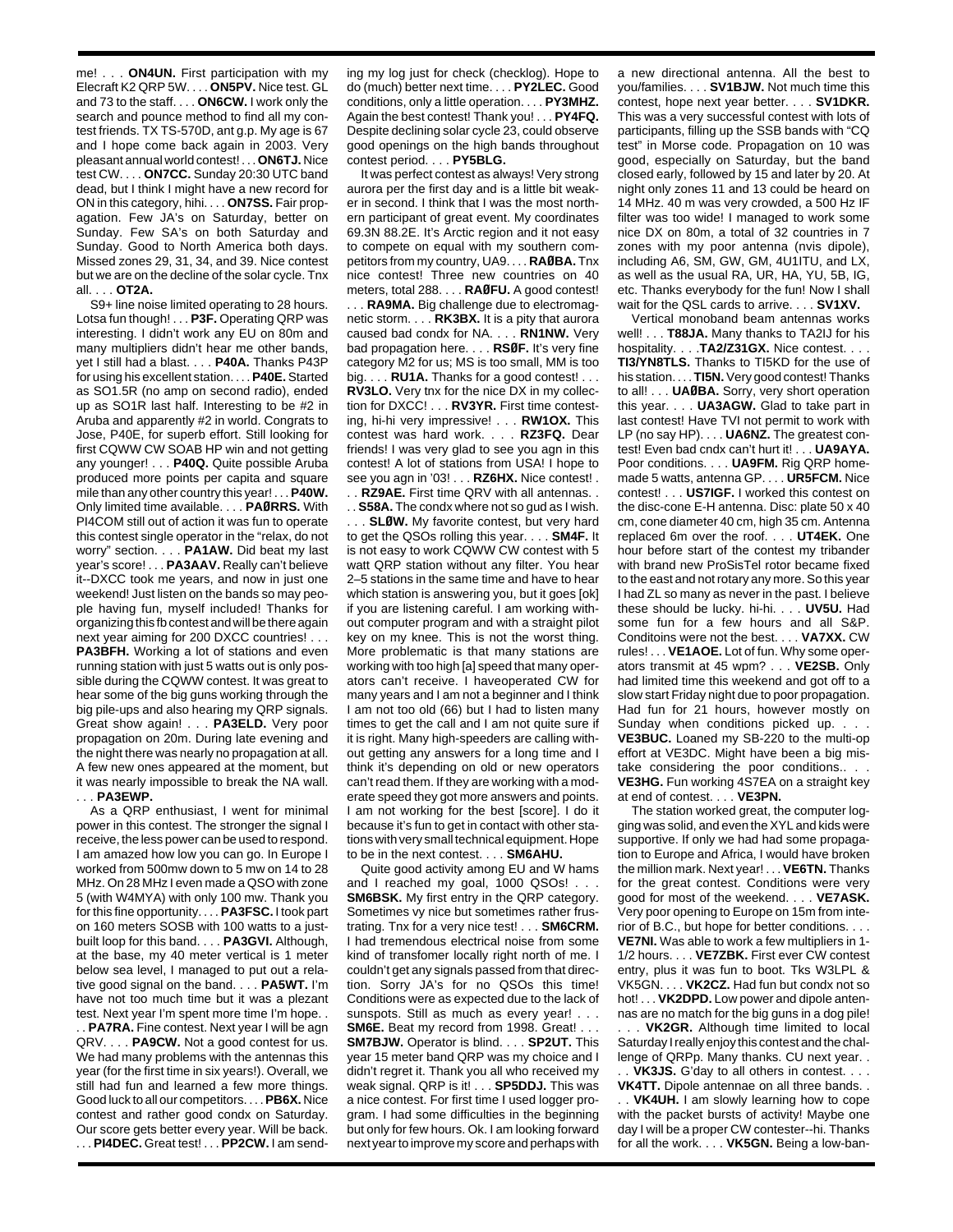der, I didn't even have a 10 metre antenna so I gamma matched a 38 foot tower to give five eighths on 10. Works FB! . . . **VO1NA.** Am 66 and not in the best of health, but still wanted to participate in the CQ contest, so chose 10 metre single-band operation! Please: (1) make it obligatory for both participants in a QSO to send the callsign of both stations at least once. (2) insist that RST reports shall be reasonably correct (not 599 for all stations), so as to minimize the unfair advantage that hams with sophisticated keyers have over ordinary folks! . . . **VU2JN.**

It's always a pleasure to be in CQWW. I love the contest and try and never miss it. Heavy thunder and lightning on Saturday night brought down my QSO rate. . . . **VU2PAI.** Taking part after several years, but sending the log for the first time in electronic mode with your specified Cabrillo format which was a bit difficult in the beginning . . . **VU2UR.** Participating for the first time. . . . **VU3BKY.** Great conditions from WP2Z. We made a very serious effort with just two operators. Hope to be back again in 2003! . . . **WP2Z.** It was amazing to work first time this contest in QRP. Thanks to everybody for their patience in order to answer me (I understand that 5W with short vertical balcony in a CQWW it's a hard job to hear). . . . **XE2/EA5XQ.** Good propagation! . . . **YBØDPO.** Missed time 12 hours more in Saturday because antennas system and first time on all bands! See you next one. . . . **YBØECT.**Poor band condx on my side. . . . **YB7VCW.** Contest was nice, but my health very bad. Sorry for my unoperativeness. . . . **YL2BJ.** Thank you for the nice contest! . . . **YL2VW.** Age 70 years old. . . . **YO3FN.** FB contest! . . . **YO8MI.** Nice contest. . . . **YR5A.** Unbelievable long-path opening at Sunday afternoon. West Coast stations sounds like 15m! . . . **YU7AV.** Lot of fun but two power cuts made me suffer a lot, knocked the record door! Great to hear many nice DX on in contest. . . . **YW1D.** I did better score against last year for 1M. Special tnx to Rod, YZ1AA, and Miki, 4N1IO, for help building 160 meter antenna. Thanks to all who give me points. See you in the next contest. . . . **YZ1EW.**

Another nice expirience from our mountain contest location (avl 1200m). Bad short skip condx. miss to work SV, TA, 4U, and TF as double mult. Nice opening to JA and NA. Congrats to all contest expeditions for the nice operations. Thanks to all for calling me. . . . **Z36W.** On Saturday after 200 QSOs my linear stop to work and continue with low power. On Sunday afternoon I visited Finish team operated Multi-2 (ZA1B) near my QTH. Also had few power restrictions. . . . **ZA/Z35M.** Glad to be the rarest DX contest-pedition stn. . . . **ZA1B.** Contest should have started a whole day later as 80m was abysmal the first day. Ionospheric disturbances and local thunderstorms meant SB 80m was a real test of stamina. What would crack first--conditions or the operator?! Worked a few stations on 160m, and one on 15m, but have only claimed points for the 80m QSOs. . . .

**ZC4DW.** What a fantastic contest! Our best score yet and very close to the 9.6M multi-multi record set by ZL2K in 1993. Conditions were only average, so the big score is due to other factors like the awesome ops and the new 6-el monoband Yagi antennas on 10m. Furthermore, everything worked according to plan. We were ready to go 1.5 hours before the start of

the contest and nothing failed during the contest--amazing! As expected, the M2 category proved to be a lot of fun. We operated two stations--one was designated as the "low band" station and the other as the "high band" station. The low-band station focused on the lowest bands with propagation (160/80/40/20 plus 15 during the day) and the high-band station focused on the highest bands with propagation (typically 10 during the day and dropping down to 15/20 overnight).160m was a big disappointment. We did not even hear HC8N on 160m so it was very bad! Signals on 80m were also weak but at least we managed to achieve some runs. Thanks to everyone for all the QSOs; the Wellington Amateur Radio Club for the ZL6QH facilities; ZL2AOV, ZL2GI, and ZL2III (DK1II) for the loan of equipment; and the contest organisers for the fun contest. . . . **ZL6QH.** First try at an Assisted category--not very effective from here with most of the spots being generated from other continents! . . . **ZS4TX.**Great contest even with QRP and thunderstorms! . . . **ZS6DX.** Eighty meters was punishment. . . . **ZS6KR.**

## **USA CW QRM**

Experimented with using H double-bay antennas on 10, 15, and 20 meters for working SE/NW multipliers/QSOs while my Yagis were pointed elsewhere. Had extremely good luck! They contributed 118 QSOs in 26 zones and 75 multipliers in 34 DXCC entities spread over those three bands, including 9M2TO via the 20m long path late Sunday afternoon. . . . **AA4S.** Nice to be doing CQ WW again. . . . **AA6DX.** Overall conditions were excellent. 10m was great. . . . **AB7RW.** Had to use my K2 at 5 watts, as my Yaesu gave up the ghost during the single sideband version of this contest and has not been repaired as yet. Managed a few QSOs between XYL "honey doos." Conditions were better than I expected. Hope to do much better next year. . . . **AE4EC.** Very casual outing. Basically cruising the bands for new ones. Biggest thrill was snagging KL7WV with 350 mw on 40m, followed by picking up D44TD late in the contest. Biggest bummer was having XT2DX all to myself in the clear on 15m and not being able to make enough noise with my 4W QRP signal to get his attention. Next time! Rig was Yaesu FT-817 into a Butternut HF-2V, tuned with a Johnson for the higher bands. Great fun, enough that I'll likely be making a much more serious effort next year! . . .

**AGØT.** Lots of fun. . . . **AI9T.** Driving through Colorado mountain valleys guarantees high take-off angles that are ill suited to a DX contest, but I just had to play a bit while driving to our ranch QTH in the hills. . . . **KØCO.**

Great fun QRP DXing. . . . **KØKL/6.** The bands were really up and down in 10-land, making it a bigger challenge. . . . . **KØPY.** First CQWW CW for this station. Great to be back on the air. Thanks again to K1TWF and W3KD for the help at the NH supreme court (KØTV was the subject of Marchand V. Hudson). Interesting conditions. Several full-time operators bailed just before the contest started. Thanks to K1HI for stepping in at the last minute. Got more mults than in the SSB weekend, but many less QSOs. The schedule had me operating 80 hours during the 48 hour period. Wasn't able to keep the station on the air. KØTV suffering from exhaustion and coming down with something during the contest cost many QSOs. The 40 meter beam developed some flakeys at the start. Limping along for most of the contest. The 15 meter system played well. Had a lot of fun regardless. . . . **KØTV/1.** First CQWW with Elecraft K1. Did a great job in pile-ups with TH7. . . . **KØUE.** This was a very interesting contest. Had much work to do and did some. Ran the Alpha amp for the first time and the neighbors didn't call so far- hi. Had fun. The bands seemed some what punk the first night but got better as time went on. Hope the GMCC'er had fun. See ya in the 10. . . . **KØUK.** Finally got the computer to not crash! Recorded 15 crashes before I reconfigured the ports, this is becoming a computer expert event! Had great fun for a phone guy operating in a CW contest! See you next year. . . . **KØXH.** Six bands, all wire antennas in trees in the back yard. Even a modest setup can be fun if the bands are open. . . . **K1GU.**

Station preparations paid off big time this year. For the first time, there was no need to climb the tower or perform any sort of emergency repair in the middle of the contest. It was a real pleasure to have the radios, computers, and antennas all working as designed throughout the contest. The big 160m opening was truly the propagation highlight of the weekend. Our inverted-L project turned out to be a great investment. Congratulations to all! Thanks to my station-building and operating team. Thanks to my family for putting up with us. And thanks to all the DXpeditioners who add so much to the fun of the competition. . . . **K1IR.** I really enjoyed this contest, but had several family commitments that took me away from the radio during some of the peak operating times! Had quite a few problems staying connected to the cluster, so was unable to make full use of it. I did better on 80 and 40 than I had expected running LP and wire antennas. . . . **K1RV.** Just like a 2m aurora. . . . **K2CS.** Although 10 meters was good, it was not as good as in the CQWW SSB test. Old Man Sol is changing the cycles. I know we get excited and competitive but we are slowing down our QSO rates by overcalling and not listening for stations' reply. This was especially evident on 80 and 160 meters. Let's improve our rates. Short calls, listen more, and everybody will achieve a new personal best next contest. . . . **K2FU.** Ten meters still has some life to it! Finally broke the AH2R pile-up at the end of the contest--what an amazing operator! . . . **K2MFY.**

Fun contest. Didn't do too bad for an old man with old equipment, a tribander, and dipoles for 80/40, hi. . . . **K2NJ.** Who needs to run anymore? Just pick 'em off the Writelog packet window and get rates of 100+/hr, even LP! Nice condx here, but high QRN made 80/160 very tough. . . . **K2PS.** Three-hour power failure really set me back, but I still had an excellent time! . . . **K2UA.** Another contest from apartment with indoor antennas! . . . **K2UR.** Propagation was good, but absorption kept a wet blanket over the smaller stations' signals. . . . **K2XR.** Poor conditions forced my peanut whistle into S&P mode nearly 100%. Fun anyway. Achieved my personal best score. . . . **K2YWE/3.** Antenna switch shorted 0100Z Friday. Had to get out soldering gun. Conditions good, especially on 10 and 40. . . . **K3MD.** Celebrated 30th wedding anniversary and had projects to attend to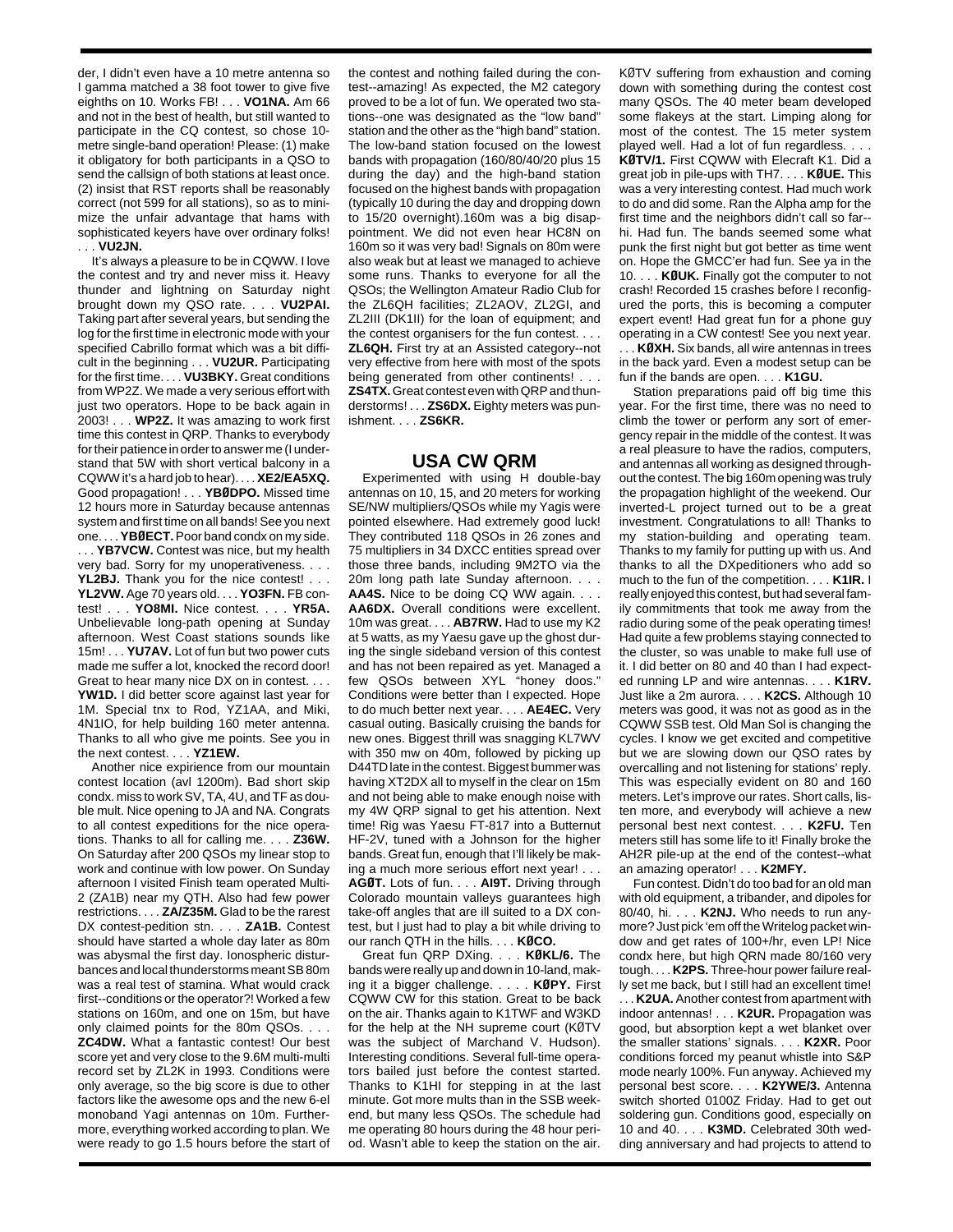around the QTH. More time next year! . . . **K3SWZ.** Conditions on 80m at the start of the contest were outstanding for QRP. . . . **K3TW.** Wow! What a contest! Could be better though. Instead of 5NN, how about your call? . . . **K4BEV.** Only a few hours to operate, vertical antenna, lots of fun! . . . **K4CNW.** Had a great time. Conditions seemed to be indicative of years to come. . . . **K4FXN.** 599 05 sent to all stations; 599 was the RST received from all stations. . . . **K4GMH.** Limited time. Folded dipole up 28 ft. . . . **K4HV.** Limited operation due to other obligations, but still had fun. Rather poor band condx.10 and 15 folded early. No VK/ZL's but tons of JA's. . . . **K4IE.** Cycle 23 still had enough "bite" to make QRPp and an indoor antenna fun! . . . **K4JSI/3.** Tnx W1CW for all your efforts on the station; you're #1. . . . **K4NNN.** Strange conditions, great time! The king of contests. . . . **K4RO.**

Great fun. Big kick working VK, JA, ZS, 5N, and R1 (Antarctica) all with QRP and wire antennas! . . . **K4UK.** Very enjoyable contest and my first score hitting the 1 million point mark! . . . **K4UVT.** Had fun despite all of the bad propagation. Went low power this year and should have known better, but there is always next time! Thanks everyone! . . . **K4WI.** Transmitter was acting up. Apologize for any unintentional QRM caused while recovering from a transmitter lockup. After the contest, found both 80 and 40m inverted Vee antennas were in tree branches. . . . **K5GM.** Thanks to W5KU for a working station and to Brian for helping replace the beverage the cows tore up. Interesting condx on 20; spotty openings and never had a run there worth anything. On the other hand, the JA participation was very good this year. Thanks to all who were on the air in this great contest. . . . **K5GN.** Commuting does not leave much time for contesting. I enjoyed what little on-air time I had. . . . **K5RA.** No time to fix the amp, so went low power. Even so, many very weak stations answered my CQ's. . . . **K5RX.** Multipliers, multipliers everywhere. . . . **K5ZD/1.**

100 watts to an R8 vertical is tough! Condx good; 40m a nice surprise. Maybe have a beam next year! . . . **K6CEO.** Very short effort this year due to other commitments. Condx seemed very good, mainly long path on Sunday around 1500Z. . . . **K6DGW.** Boffo fun! 73 to all! . . . **K6OWL.** Thrilled to work XT2DX for a new one on 160m. . . . **K6SE.** Fun time as usual; good ops generally. . . . **K7ABV.** Band conditions not so hot here the first day, but better during the second. Decided on a 15m single band effort so as not to feel compelled to operate when I should have been sleeping, hi. Used mostly wire Vee beam antennas. . . . **K7RE/Ø.** Conditions were less than optimal, but sure beats last year. . . . **K8IR.** Conditions weren't the greatest but the CW contest was lots of fun.

. . . **K9DJ.** Possibly some stations may have received my call as K9SY, maybe due to my arthitic lid sending on a very very old CW key. Yes, I need to learn to use a bug or paddle. I do not use a CW reader/sender. Also hope to have a computer one of these years, but still like to work with the hands. . . . **K9HY.** Glad to still be around for your contest. . . . **KA7FEF.**

We used an amplifier for the first time ever! Steve, KØOU went to play radio in Arkansas, so he let us use his TL-922A. It worked very well and did not cause much interference on

our television until early Sunday morning. I thought we were in the clear until my neighbor came over complaining about some sort of Morse code sound changing his color to black and white. I do not know what happened on Sunday morning, but our own television was taking the worse pounding ever. We had fun working all that DX! I had fun just playing ham radio with my 14-year-old daughter. She is getting pretty good at this CW stuff. . . . **KBØVVT.** My first CQ WW DX in CW and I'm hooked. Tnx to all who worked me! Cu agn! . . . **KB3IEO.** Lots of fun this year. Had to work the weekend though. Got a few new ones, met a few old friends, and made some new friends. Ran the contest from the home QTH, wire antenna and 500 watts. Had a blast, so next year I will be off for the whole contest. . . .**KB9KEG.**

My first contest. Great fun and looking fwd to next year! . . . . **KB9YOZ.** We had two stations set up on each of 10-20m, using Acom 2S1 for interlock to drive a shared AL-1200 amplifier. This allowed either station to work needed QSOs or multipliers, freeing the "run" operator from having to chase after packet spots. We think this worked out really well, and were fortunate to have both stations manned throughout the entire contest. Thanks to Christine and Matt's daughters for keeping us well taken care of during the weekend. I'm sure we worked mickey mouse on at least a couple of bands. . . . . **KC1XX.** Nice condx on 15m. Several AF stations had strong signals here in W6 for hours with few callers. Plenty of rare mults like 9L, 3V, SØ, CYØ, D4, XW, XV, ZA. Strange lack of normally easy mults like KH6 and XE. Hope next year will be as good on 15m. . . . **KC6X.** Putting up 80/40m dipoles in the rain an hour before the contest sure was a relaxing way to start! . . . **KE2WY.** Amp blew, bands fair to poor, especially low bands, family obligations, nothing seemed to go right, but still a pretty good score. . . . **KF2O.** I bought a three-element Yagi this fall and thought I would try CW for a change. I had a blast and now will have to fill out a bunch of QSLs to get CW DXCC. .

. . **KF9YR.** First effort; could only operate a few hours. . . . **KG4NYV.** Not bad for a 40m dipole up 25 feet. . . . **KG8ZD.**

Worked some new countries and had a great time. Looking forward to next year. . . . **KI4VB.** I am a quadriplegic from ALS. . . . **KI7LS.** Could not get a run going to save my life! This made for a 99 percent S&P effort, which led to a low number of QSOs,but a lot of multipliers. Was able to hear very well here in spite of sporadic bouts of line noise (worst was on the 160 beverages). Not enough QSOs to be a good LP score. For some reason the DX had a hard time hearing me--band conditions, too many dipoles in the same clearing--something. Had to repeat my call many times for both Europe and JA's, while others (VR2BG) heard me ok first call. Rig here is FT1000MP (great RX with all the inrads) and a 2-element tri-band quad. But having 9 more dipoles and a 160 inverted-L kept me busy. Usually can work SA with a dipole. Keep the quad on Europe or JA. Many times had to turn the quad to make the QSO. I think there is still one intentional dupe in the log. . .

. **KJ9C.** First cw contest. . . . **KK5K.** Could not work almost all day Saturday, but I love the CW contests and hope to do better in the next one. . . . .**KSØM.** Heard this too often DX, "CQ CQ," then answers from big pile-up DX then comes

back agn "CQ CQ"! . . . **KS7T.** Really enjoyed this contest. Thanks to Ted and his family for giving me the chance to use his fine station. . . . **KT1V.** Writelog mucho fb! . . . **KY1B.** Great fun. It was nice to see all the DX forced to lurk on the low bands for a change. This should make for some interesting additions to the station log. . . . **NØFP.** It would be more fun if I had any low HF band antennas. Next time, I guess. . . . **NØSTL.**

Great fun! . . . **N1DC.** While not great conditions, plenty of activity to keep the score up. Having it before Thanksgiving was great, no family distractions. . . . **N1DG.** Gamma match failed on our main 10 meter antenna (6-element Yagi at 110 feet) after the first day. . . . **N1IX.** Many changes here. New ants: 80m 4 square,40m 2-ele Yagi. Homebrew PA 1-X-8877 wrkd fb on 20m. . . . **N1RR.** I'm a terrible CW operator and this was my first try at a CW HF contest. It turned out to be a lot of fun and something I'll have to spend more time at next year. . . . **N1SV.** Had a great time. 20m was disappointing, but 10 and 15 were excellent despite opening late and closing early. I need a better antenna on 160! Still, worked a couple EU M/M stations. Where the heck were KL7, KH6, and VK? . . . **N1UR.** My first Assisted effort running low power. . . . **N2BA.** First major contest from new home in Mt. Kisco, NY. Much better than Manhattan. . . .**N2NI.** Heard many (worked a few) rare countries. Great weekend!

. . . **N3FR.** Too few ops for this one. Lots of time with only one op at the station controls. . . . **N3RS.** Goal was to exceed last year's score, which I did by a bit: a few more QSOs and more multipliers than in 2001, in 2.5 fewer hours. Ten still delivers high rates to EU in the mornings, though fewer mults than last year. Better results for me on low bands re 2001. . . . **N3UM.** Lots of fun and thanks to YI9OM for making an appearance on 40. Big thrill to get zone 29 on 40 from Antarctic station R1ANZ. . . . **N4CC.** CQWW CW continues to be my favorite test of the year! First night a complete bust. Participation appeared to be down from last year. Same result as last year. Reason: no change in ol op or equipment/antennas! . . . **N4MO.** Enjoyed the short time I got to play! . .

. **N4NTO.** Lots of fun. Poor condx Friday night, better Saturday. . . . **N4PSE.** Conditions down a bit from last year. Our apologies to those that called us and thought we were deaf. We battled high line noise all weekend. Despite the conditions and line noise, fun was had by all operators. CQWW CW continues to be the contest! . . . **N4TO.**

The third time is the (unlucky) charm? Two years ago my computer logging software crashed and would not restart on two different computers, so I lost Sunday afternoon. Last year, strong thunderstorms and the tornado warning siren wiped out Saturday night. This year my right hand gave out late Saturday night. The pain in the thumb became so bad that I took 4 hours off to sleep. When I arose, the hand was clenched into a ball and I couldn't pry any of the fingers apart! So much for using two radios! I continued as best I could by typing and tuning with the one (off) hand. On Monday, I had to tell the story four separate times to the orthopedic and sports medicine people who couldn't believe how physically demanding ham radio contesting really is! The diagnosis is arthritis located in my right thumb, which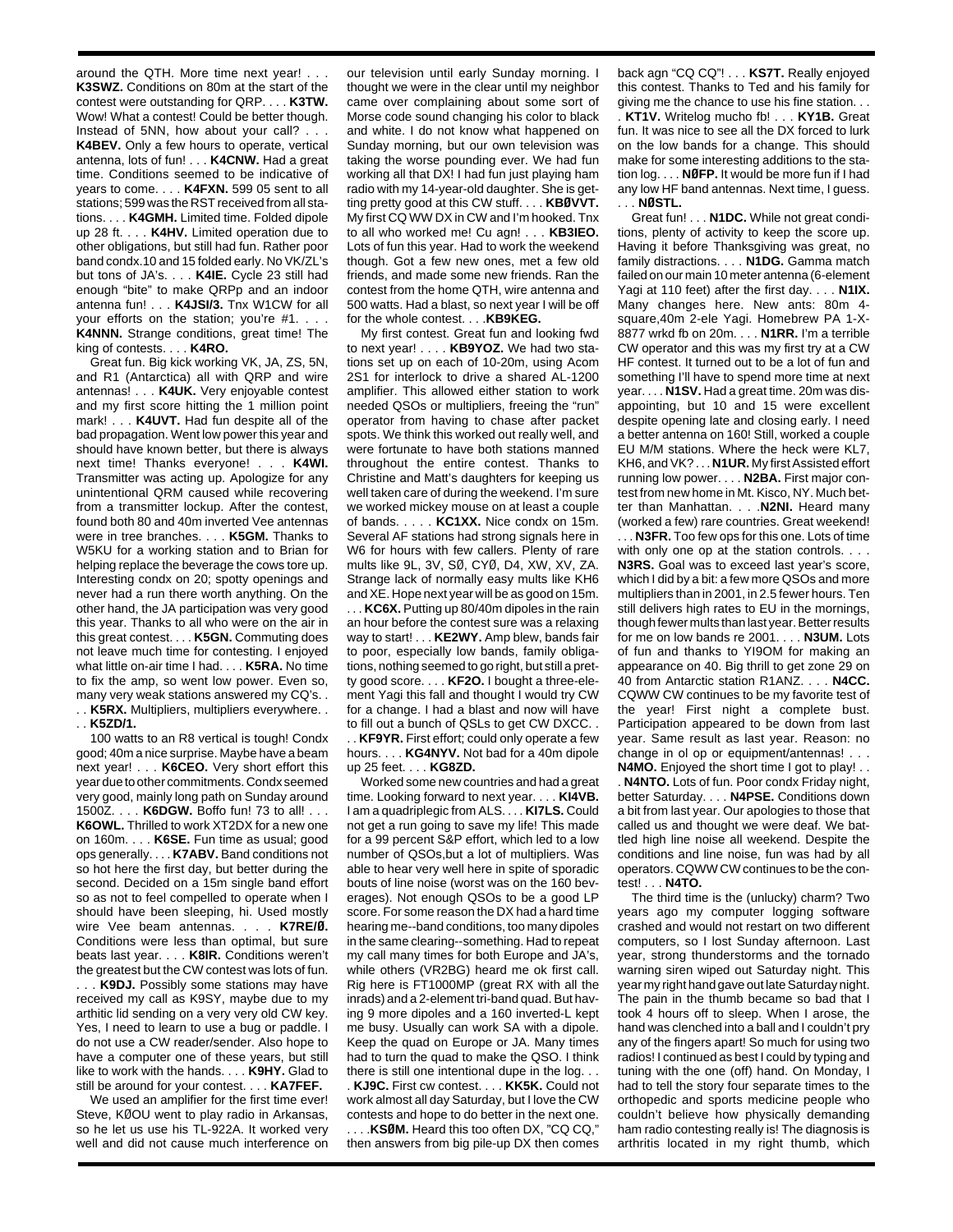caused the fingers on the hand to become curled up. One month later I can type with some difficulty. Low power operation is more physically demanding than high power. Also had to continually tune two radios. Even with remote tuning knobs on each radio and a keyboard set at an ergonomic height below the equipment table, the right thumb is especially active. I used the thumb to tune the edge of the knob, and the thumb is needed to hit the space bar, which is a multi-purpose key in TRLog. The contest started slowly compared with 2001, when10 and 15 were still open to Asia at the beginning of the contest. This year only the Caribbean stations were heard on 15, nothing on 10, 20 and 40 were very tough, so I retreated to 160! Even though the 2001 contest was marked by very bad conditions after local midnight on Friday, I didn't fare much better this year on Saturday, and Sunday was much worse than last year. I averaged only 16 QSOs per hour the last six hours this year, while last year I averaged about 40. Only the increased number of multipliers everyone noted kept my score around last year's level. Ten meters only opened for about 30 minutes on Sunday morning. I found it virtually impossible to attract any attention on any band at any time with my CQs. Unlike N1UR, I did not get those 80-90 hours Sunday on 10 meters. A four high stack of 5-el Yagis on the fringes of the black hole is no competition for a 3-el at 30 feet in New England (or should I say, far west Europe!). If I can't win the contest, or become miss congeniality, I guess I'll settle for Mr. Consistent. This should make 9 DX contests in a row that I have made the top ten inthe category with the most entrants--SOAB LP: 2001 CQ WPX CW, 2001 CQWW SSB, 2001 CQWW CW, 2002 ARRL DX CW, 2002 ARRL DX Phone, 2002 CQ WPX SSB, 2002 CQ WPX CW, and hopefully 2002 CQWW SSB & 2002 CQWW CW. . . . **N4TZ/9.**

A personal best for this contest. Lots of JA's made up for drop off in Europe, but except for ZL6QH Oceania activity was very low. . . . **N5AW.** Congrats to HC8N for hearing me on 5 bands! . . . **N5NJ.** First CW contest for me and had a ball! . . . **N5PU.** Biggest thrill was having UN7CW (zone 17) call in.conditions did not seem good on 80m from north TX. . . . **N5RG.** Thanks for another great contest and for all the folks with good ears. . . . **N5TW.** Terrible conditions here. . . . **N6AR/4.** About 25 hour effort. Great signals from EU. Missed some zones in Asia! Tried out a loaded vertical on 160 this year. Nice to hear all the YCCC calls. Kick butt!

. . . **N6RFM/1.** Probably the last over the pole Europe opening this cycle on 10. A lot of fun. It is good to still be able to work Europe and Africa on 10. . . . **N6RV.** Equipment: Yaesu FT-1000MP, MK V antennas, Cushcraft X-9, 40m dipole, 80 sloper. The biggest thrill was working VU2WAPp on 20m. It was my first VU/zone 22 QRP QSO. XT2DX seemed to hear me within a couple calls on 40m through10m. Propagation had swings to both extremes, favoring QRP, and at times I couldn't even contact a VE or W. Overall it was a lot of fun. See you next year. . . . **N6WS.** With all-new antennas at my mountain QTH, this was an invaluable learning experience. Finally got the SO2R configuration under control. Now need real second radio antennas! . . . **N6XI.** Broke the old zone three 80m QRP record despite the mediocre conditions. I heard a lot of stations

that I could not work. . . . **N7IR.** Bad band condx here in SW Ohio Friday and most of Saturday. Only had time to play off and on. Lots of great ops, thanks for the fun! . . . **N8IE.** I had to work from 20Z til 05Z Sat/Sun, so that resulted in only working one stn west of the west coast USA, NH7Y. Conditions were definitely down from a year ago and very marginal to dead on polar paths. Very few Russians were worked and only deep Asian was VU2WAP. Africans were fairly numerous and rarest DX worked was YI9OM. I didn't have much trouble breaking pile-ups with 100W. They didn't seem as ferocious as in past years and I picked up quite a few before everyone was in S&P mode. Pleased to work 10m DXCC with limited time and I had some good runs the first day. . . . **N8II.** 

I spent too much time DXing during the short European openings. But there were lots of multipliers to find. Never could crack YIØOM or JY9QJ in the time I thought it should take so I missed those. After the band faded to Europe on Sunday, I was sure I was going to miss zone 40. But surprised to have three TF's call me on the great polar-e opening. . . . **N9AG/8.** Drake C-line, multi-band ground vertical, TR Log, worked several new countries--woo hoo! **N9BOR. C**onditions were generally rotten for QRP. Had to repeat my call on most QSOs. Pulled out my 5 watts, especially on 40 meters. and a big thank you to the DXpeditions. . . . **N9CIQ.** First WW CW from home station. This will definitelybe a hard one to top! . . . **N9RV.** Well, I think multiband would have been more fun. I was limited to 20 or 40 meters,so I picked 20. I can't believe how dead 20m sounds after midnight local time. I ended up only being able to operate a partial effort due to RFI problems. Got those solved and had to do antenna work on Sunday! Perhaps next year. . . . **N9SE.** Just got in for the fun of it. Weekend was full. Tried to do DXCC but missed by 22. I knew I would miss all zones from midwest blackhole. 40 and 80 were real noisy here; had to work hard for contacts. See you all next year. . . . **N9TF.** I operated from WB9Z station in Crescent City, IL. . . . **N9TK.** Great time for all of us! First multi op from here! . . . **NA2NA.**

A truly remarkable contest. A special thanks to all the DXpeditions. . . . **NA2X.** Just poked around at this one. Never been much into CW contests, but working at it! This was my biggest effort ever in this contest. Couldn't spend a whole lot of time at it. Had a lot of fun and worked a number of new countries on CW and some all-time new ones as well. . . . **NA9D.** A great contest as always with fantastic ops! . **NR3X/4.** Excellent high band condx. 160 seemed fairly poor though. . . . **NY4A.** Thanks for those low band QSOs! . . . **NZ3O.** Disturbed conditions occurred on Friday evening but still good opening to JA. 40m was good to Europe. On Saturday, 15 mtrs was the band to be on and 10m was limited to Europe. Sunday things got better on all bands. Lots of DX stations on for CQWW. Thanks to all the DX stations and expeditions for the QSOs and for being there! Operated SOAB LP running IC-756 with 100W to two tribanders and 40m monobander, Used an inverted-L on 80m. Contest software: Writelog v10.36. 8N1OGA came up as Japan, so added /JD1 to get it to take as Ogasawara and changed K2G to KH1/K2G to get it to take as Wake Island. Heard GMCCers KØFX, WØAH, KVØQ, N2IC, and AEØQ. Wkd Phil, NØKE at TI5N on three bands for only Costa Rica contacts/mults. . . . **WØETT.** Cndx terrible on Saturday, much better Sunday. Great fun! . . . **WØRSR.** Band conditions were not too good, but had fun for the time on. . . . **WØTY.** 15m had some good openings to Europe and Japan. . . . **WØZA.** Just did a relaxing 12 hours of CW- hi hi. . . . **W1AMF.** Good contest! . . . **W1CCE.** Had fun with my Elecraft K2 at 5W to wire antennas. Highlights included cracking a pile-up on 40m to work XT2DX, finding VK4EMM on 15m, and working S9MX on 15 & 20m (looking forward to this year's "fish card"). Lowlights included listening to JT1CO calling CQ after CQ, finding S07PM all by himself on 40m and not being able to break through the noise, and drawing a blank on Oceania in general. Both nights (around 2330) wide open to JA with those loud, hollow-sounding notes coming through the ether. . . . **W1MU.**

Great S&P condx. . . . **W2VJN/7.** The usual amount of stations that don't like to identify and those with mis-adjusted bugs. Makes contest interesting when you come across both of the above! . . . **W2YR.** 40th year of CQWW contests; still fun. . . . **W3BGN.** First time and didn't read the rules closely about contacts in your own entity not counting after getting the zone contact. Oops. . . . **W3CB.** First time with Writelog--wow! No low band antennas so just Pro 67 @ 55 ft. All-time personal best by 275K. Rig not interfaced, so manual tuning. IC-751@100W. . . . **W3CF.** Great fun, and not bad for a 3-el tribander and some wires. Highlights were QSYing XE2FL and MU5X, and bypassing several hot and heavy Pacific pile-ups to find VR2BG clear and lonely on 21108 at 2316Z on Sunday (thanks, Brett!). Hats off to K1TO. Unbelieveable score! Who needs an amp anyway? . . . **W3EF.** This was my first CQ contest from the USA. I prefer doing it from here than in the UK, as the QRM from other USA stations is not nearly as bad as the QRM from other European stations! . . . **W4/G4BUE.** HC8N passed me from band to band (good job). Had to work him on 160 with 80m ant! . . . **W4DD.** A big thank you to all who entered. . . . **W4HZD.** Flare wiped things out. Thought I would try 40. Band in good shape. . . . **W4NTI.** Rough conditions with HF2 antenna & LP! . . . **W5AJ.** My first single op CQWW from a big station. What a blast! Great conditions on the low bands, especially with the new beverages. . . . **W5KFT.** Lots of fun as always. Thanks! . . . **W6DCC.** Funderful! . . . **W6RCL.** First CW WW DX contest. Lots of fun! . . . **W6SJ.** Always lotsa fun; glad it wasn't Thanksgiving weekend. . . . **W7BX.**

Had hoped/planned for a better effort but poor cndx to EU on the high bands stymied me. Low bands were fun, especially 40m. 160 was crummy tho--no JA Q's for me nor the Pacific like KH6, etc., no SA either. Cud not even work PT7A! Wish this contest had a low band entry class. What say? . . . .**W7GG.** Our first time with this one; look out next year! . . . **W7SIR.** My first CQWW contest. I had a great time and pleased to see that I logged over 100 QSOs. Many thanks to N1MM and the great logging program. . . . **W7SST.** We were ready to pack it in due to bad conditions. Got it going again with about 28 hrs operating time (and sleep).

**W7VJ.** Unusual conditions to say the least! EU was tough on 10. 40 was excellent; 80 was noisy. High bands closed early. First entry in